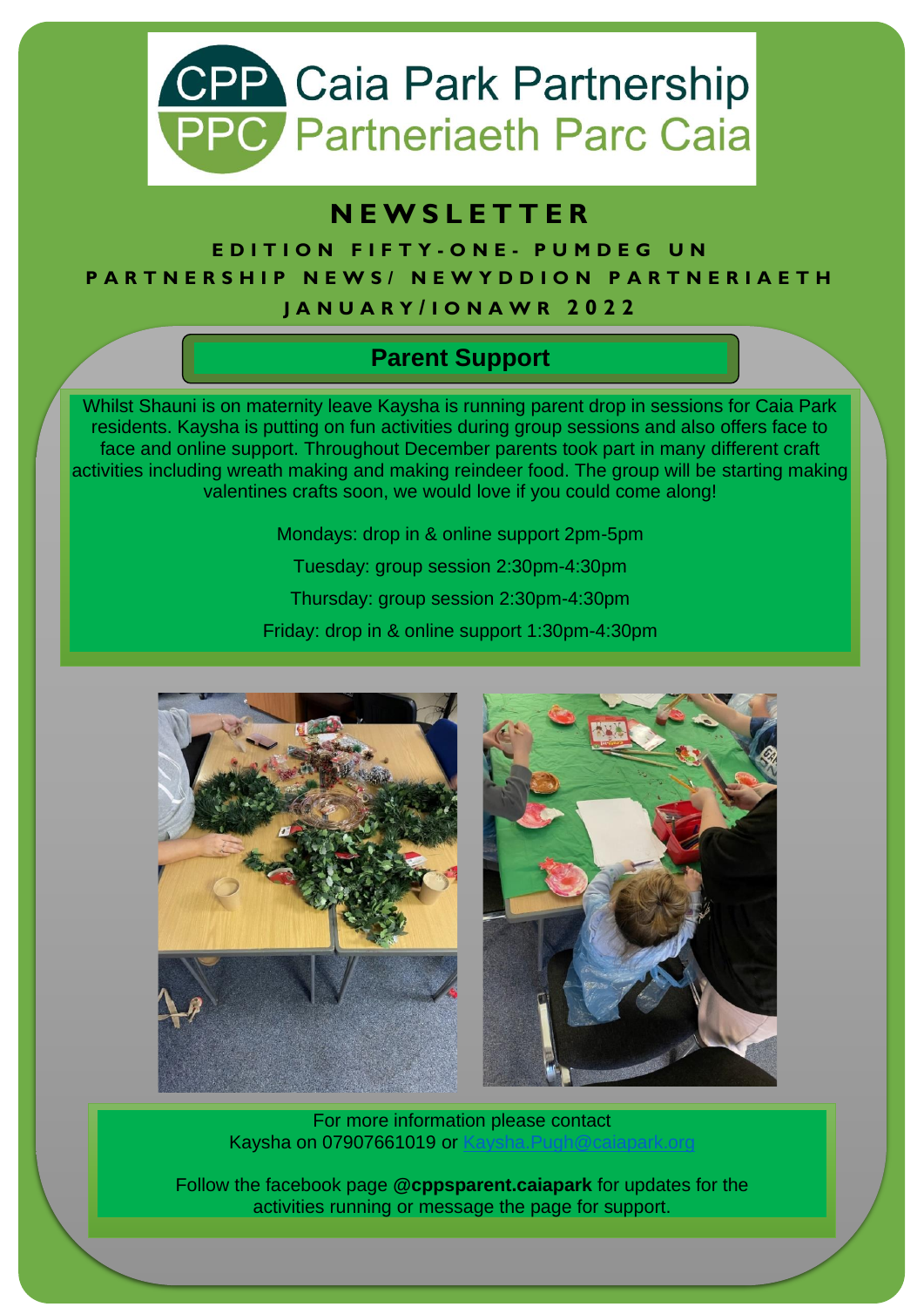## **CPP Caia Park Partnership PPC** Partneriaeth Parc Caia

#### **Caia Park Partnership Ltd. (CPP) works with people to provide services, facilities & opportunities to enable individuals, groups and communities within Caia Park and the County Borough of Wrexham as a whole to fulfil their potential**

Invitations are now open to join a vastly experienced Youth Work team, which has delivered open access youth provisions across several areas of central Wrexham (Caia Park, Acton, Gwersyllt, Offa, Rhostyllen and town centre) for over 20 years.

 $\_$  , and the set of the set of the set of the set of the set of the set of the set of the set of the set of the set of the set of the set of the set of the set of the set of the set of the set of the set of the set of th

The successful applicants will undertake Youth Work sessions in a variety of settings which could include face to face (youth clubs), digital delivery (online) and detached or outreach (street work).

Due to our range of Service Level Agreements and extensive networks, we also offer the chance for partnership working with several other local organisations within the County Borough of Wrexham.

*We currently wish to recruit the following roles:*

**2 x Senior Youth Workers – Various hours' available p/w, £11.25 per hour**

**2 x Youth Workers – Various hours' available p/w, £9.82 per hour**

**Relief Youth Workers – Various hours' available p/w, as and when, £9.82 per hour**

*Contracts are reviewed annually in line with funding*

Closing Dates for all applications: Sunday, 6<sup>th</sup> February 2022 Interviews: Thursday, 17<sup>th</sup> February 2022

Please contact CPP reception for more information, application pack or for an informal discussion/ online meeting on 01978 310984 or reception@caiapark

Registered Charity No: 1072393 & Company No: 3426273

*[www.caiapark.org.uk](http://www.caiapark.org.uk/)*

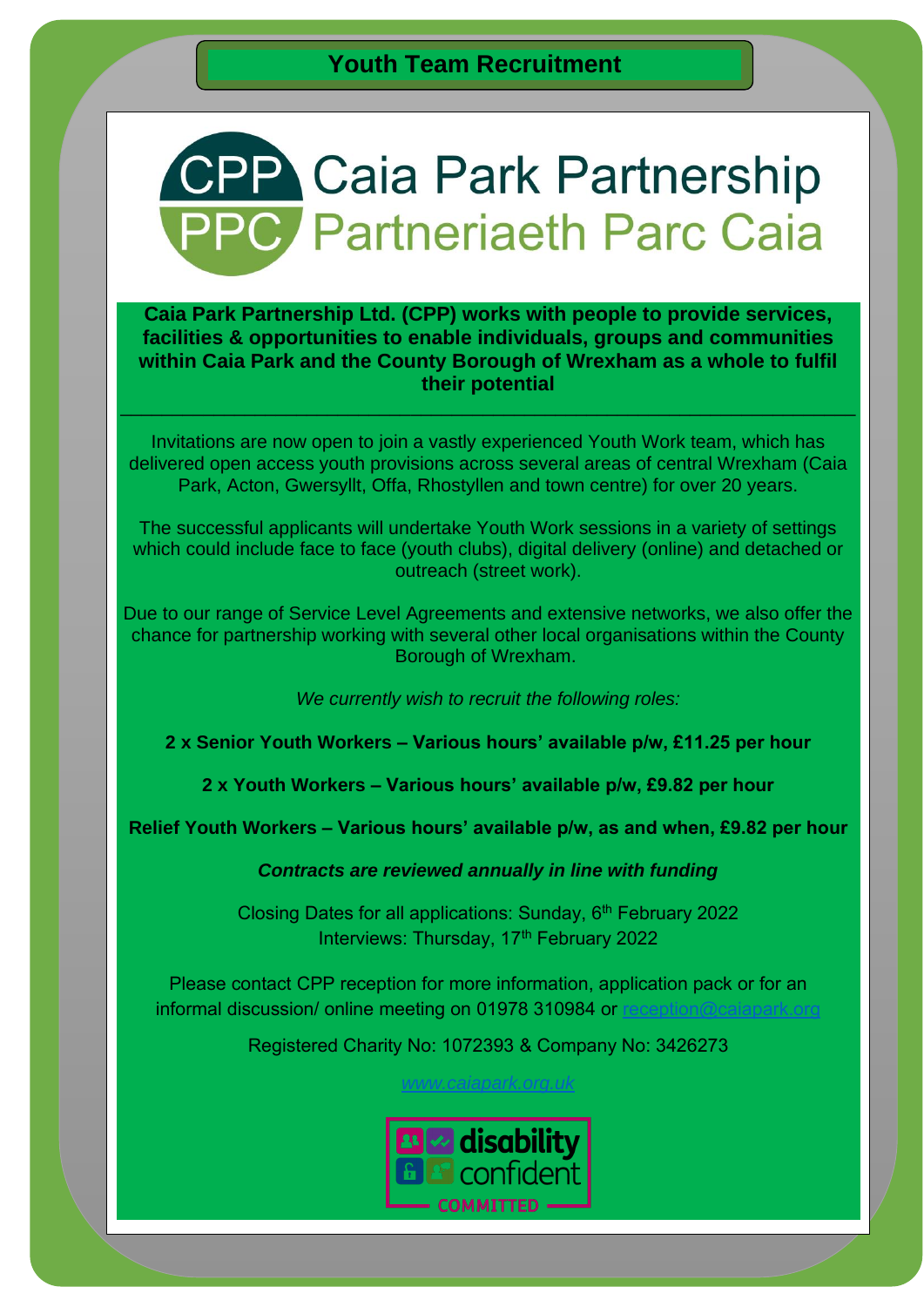# **CPP Caia Park Partnership PC** Partneriaeth Parc Caia

**Caia Park Partnership Ltd. (CPP) works with people to provide services, facilities & opportunities to enable individuals, groups and communities within Caia Park and the County Borough of Wrexham as a whole to fulfil their potential** 

 $\_$  , and the contribution of the contribution of  $\mathcal{L}_1$  , and the contribution of  $\mathcal{L}_2$  , and the contribution of  $\mathcal{L}_1$ 

Deva House Older People's Centre provides high quality day care for adults and older people in a friendly and informal atmosphere, with a number of essential services aimed at supporting people to remain independent, improve health and wellbeing, and to provide opportunities to socialise and break down isolation.

*We currently wish to recruit to the following role:*

**Assistant Cook – 28 hours per week (4 days between Monday-Friday), £9.64 hourly**

To assist in the provision of hot, freshly cooked meals for our day centre, luncheon club and meals-on-wheels service. We are a small team that prides itself on gathering people together to enjoy good food and regular social events.

**Closing Dates for all applications: Sunday, 20th February 2022** 

**Interviews: Monday, 28th February 2022 – to be confirmed**

Please contact CPP reception for more information, application pack or for an informal discussion/ site visit on 01978 310984 or [reception@caiapark.org](mailto:reception@caiapark.org)

Registered Charity No: 1072393 & Company No: 3426273

*[www.caiapark.org.uk](http://www.caiapark.org.uk/)*